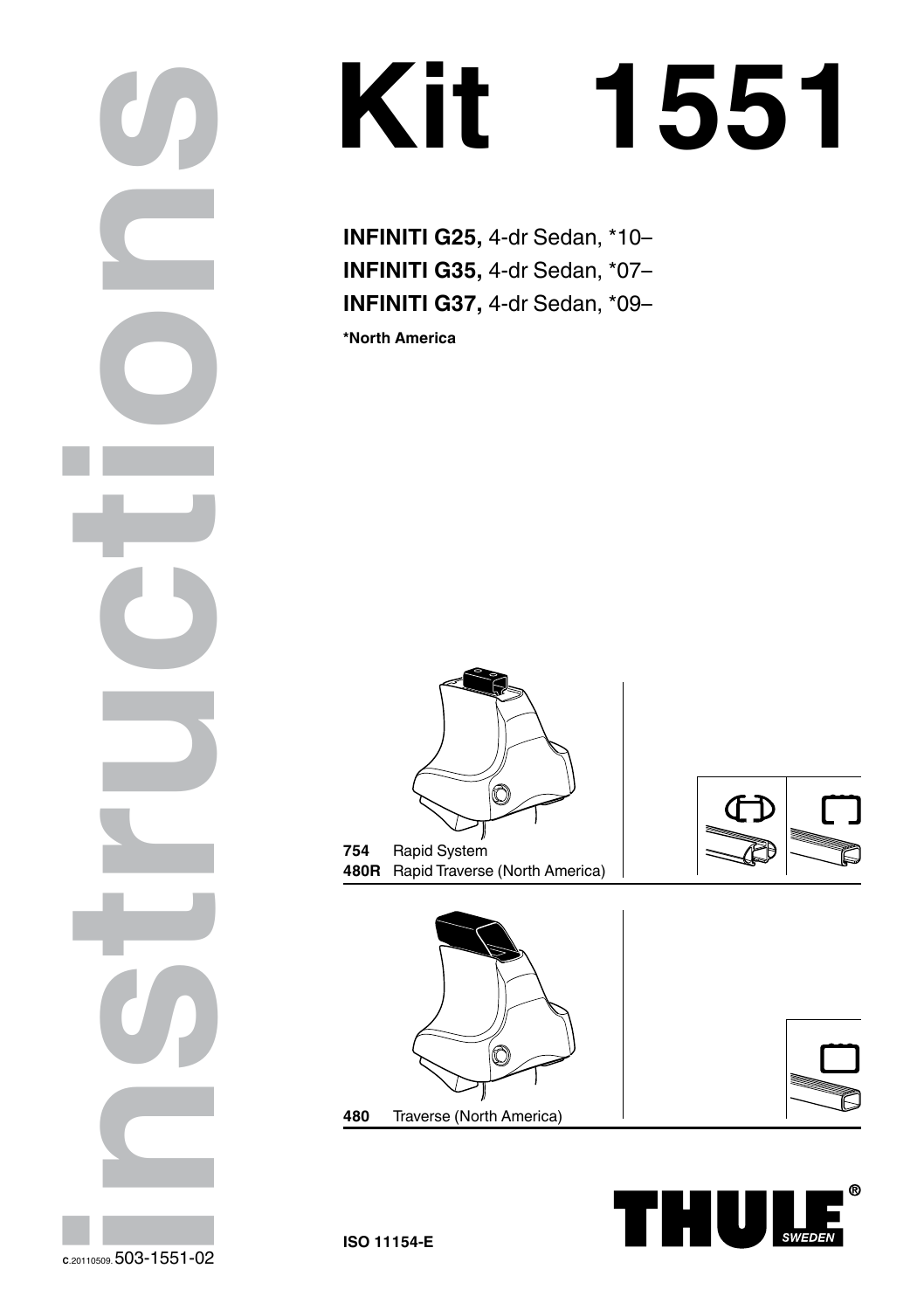



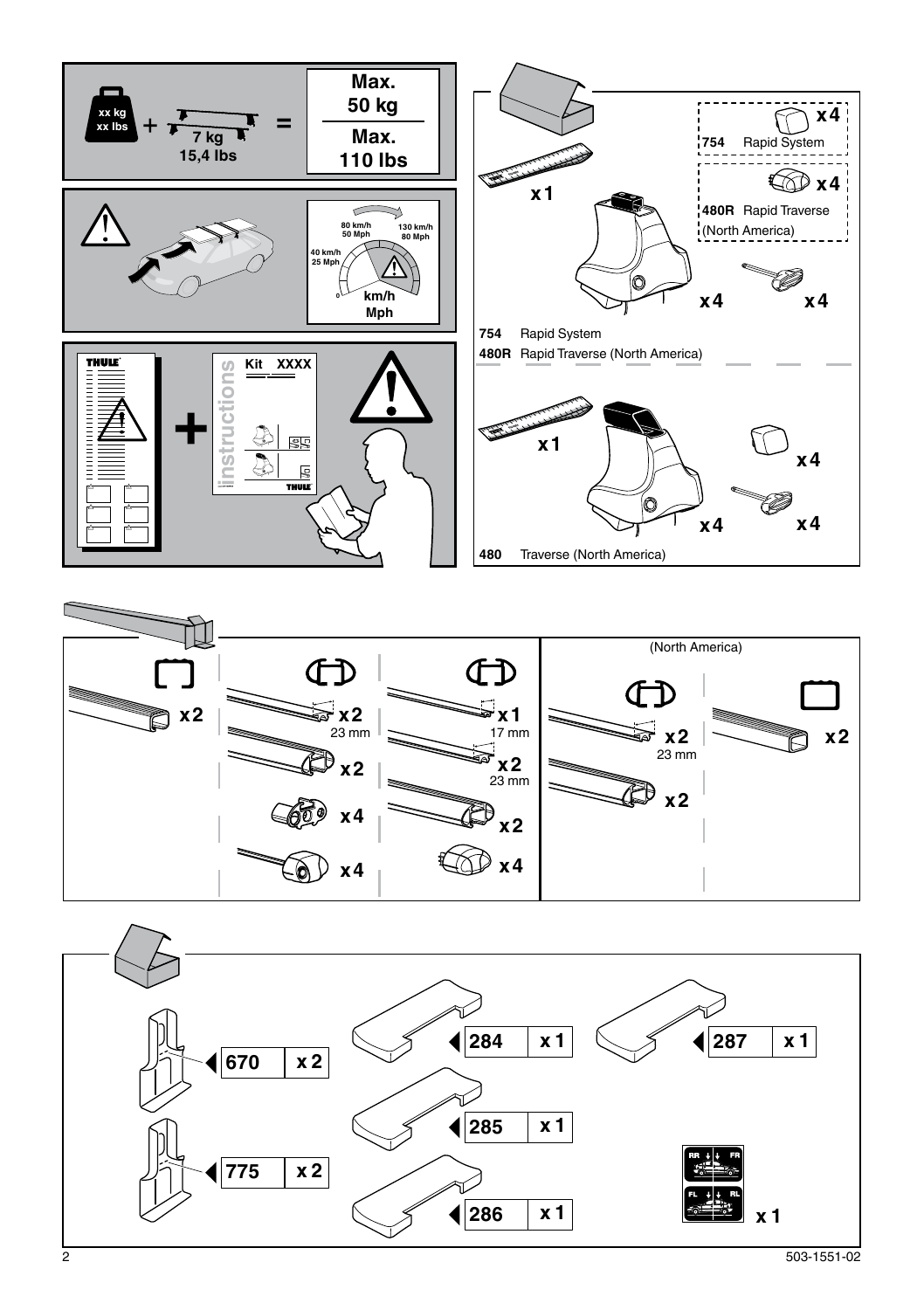

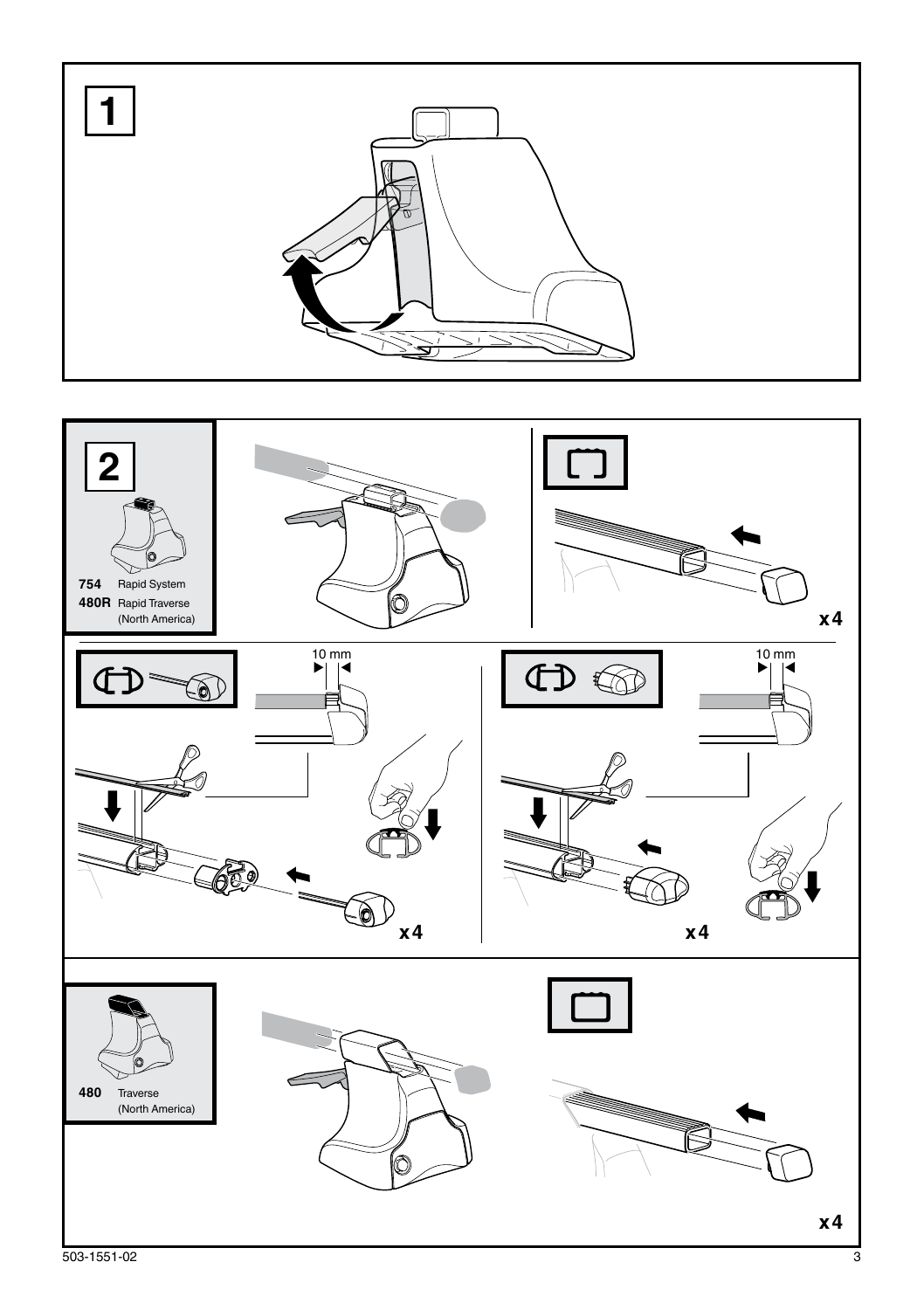| 754                                                            | $\Box$<br>Rapid System |                               |                      |         |  |  |
|----------------------------------------------------------------|------------------------|-------------------------------|----------------------|---------|--|--|
|                                                                | χ                      |                               |                      | x       |  |  |
|                                                                | باللبابا بابابابابا    | INFINITI G25, 4-dr Sedan, 10- |                      | 37      |  |  |
|                                                                |                        | INFINITI G35, 4-dr Sedan, 07- |                      | 37      |  |  |
|                                                                |                        | INFINITI G37, 4-dr Sedan, 09- |                      | 37      |  |  |
|                                                                |                        |                               |                      |         |  |  |
|                                                                | Υ                      |                               |                      | Υ       |  |  |
| INFINITI G25, 4-dr Sedan, 10-                                  |                        |                               |                      | 34,5    |  |  |
| INFINITI G35, 4-dr Sedan, 07-<br>INFINITI G37, 4-dr Sedan, 09- |                        |                               |                      | 34,5    |  |  |
|                                                                |                        |                               |                      | 34,5    |  |  |
|                                                                |                        |                               |                      |         |  |  |
| (North America)<br>480R Rapid Traverse<br>480<br>Traverse      |                        |                               |                      |         |  |  |
|                                                                |                        |                               |                      |         |  |  |
| X inch/mm                                                      |                        |                               | X inch               | X mm    |  |  |
|                                                                |                        | INFINITI G25, 4-dr Sedan, 10- | 40 $\frac{1}{4}$ "   | 1021 mm |  |  |
|                                                                |                        | INFINITI G35, 4-dr Sedan, 07- | 40 $\mathcal{V}_4$ " | 1021 mm |  |  |
|                                                                |                        | INFINITI G37, 4-dr Sedan, 09- | 40 $\frac{1}{4}$ "   | 1021 mm |  |  |
|                                                                |                        |                               |                      |         |  |  |
| Y inch/mm                                                      |                        |                               | Y inch               | Y mm    |  |  |
|                                                                |                        | INFINITI G25, 4-dr Sedan, 10- | 39 $1/3$             | 996 mm  |  |  |
|                                                                |                        | INFINITI G35, 4-dr Sedan, 07- | 39 $\frac{1}{4}$ "   | 996 mm  |  |  |
|                                                                |                        | INFINITI G37, 4-dr Sedan, 09- | 39 $\frac{1}{4}$ "   | 996 mm  |  |  |
|                                                                |                        |                               |                      |         |  |  |

<u>Ar</u>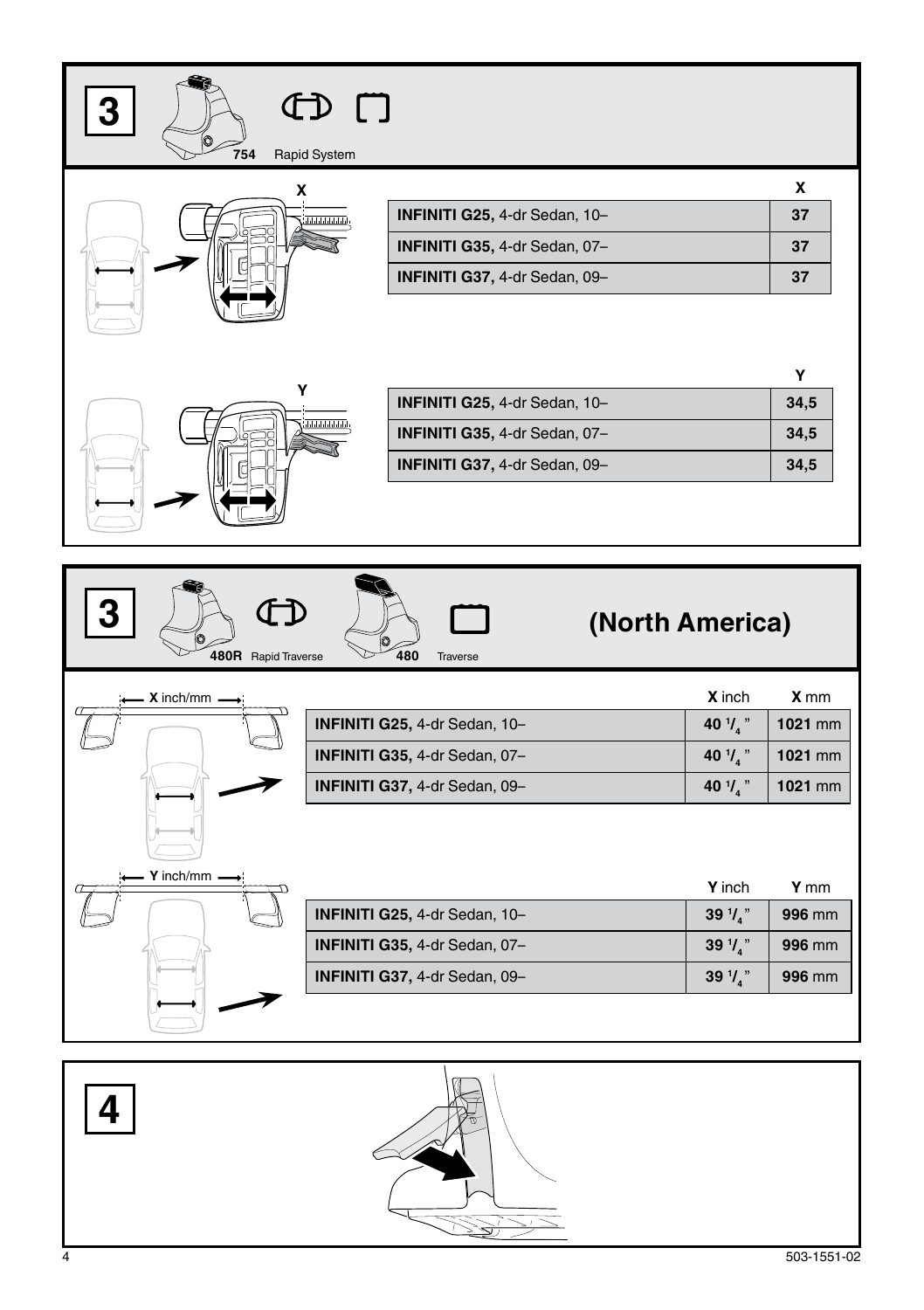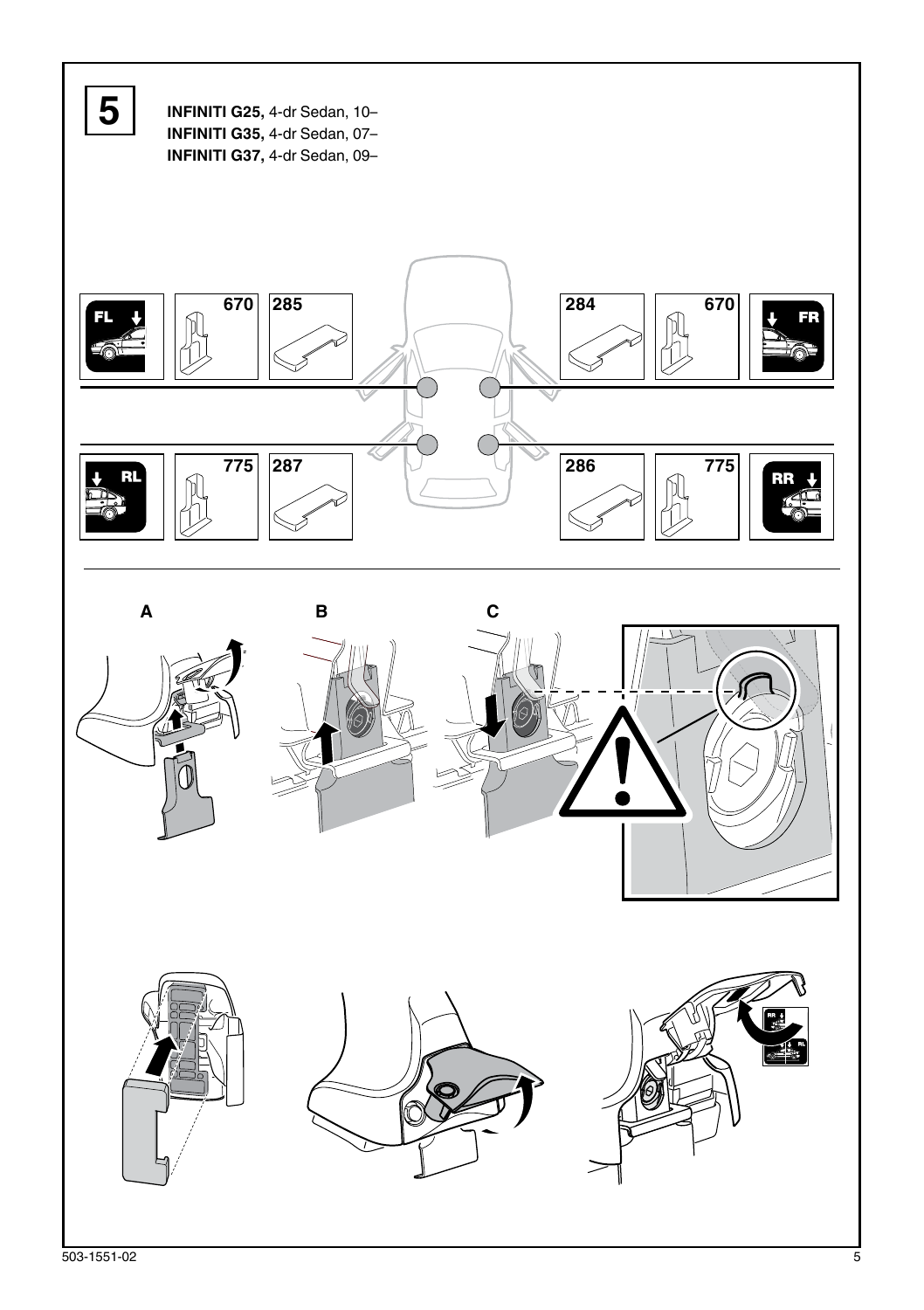

|                                      | <b>X</b> mm | Y mm   | <b>X</b> inch     | Y inch |
|--------------------------------------|-------------|--------|-------------------|--------|
| <b>INFINITI G25, 4-dr Sedan, 10-</b> | 270 mm      | 685 mm | $10\frac{1}{2}$   | 27"    |
| <b>INFINITI G35, 4-dr Sedan, 07-</b> | 270 mm      | 685 mm | $10^{17}$ .       | 27"    |
| <b>INFINITI G37, 4-dr Sedan, 09-</b> | 270 mm      | 685 mm | $10^{1}/\sqrt{2}$ | 27"    |

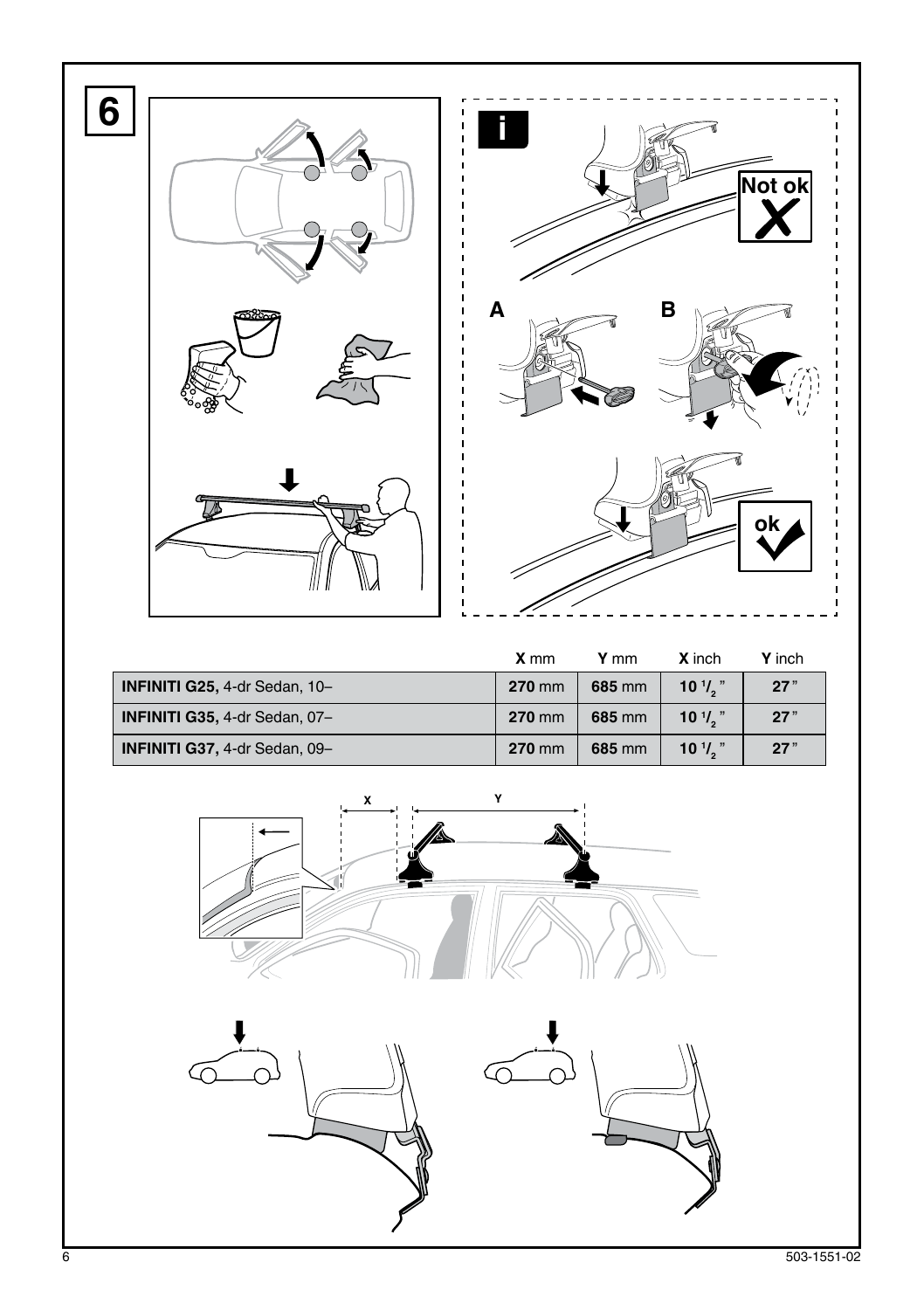